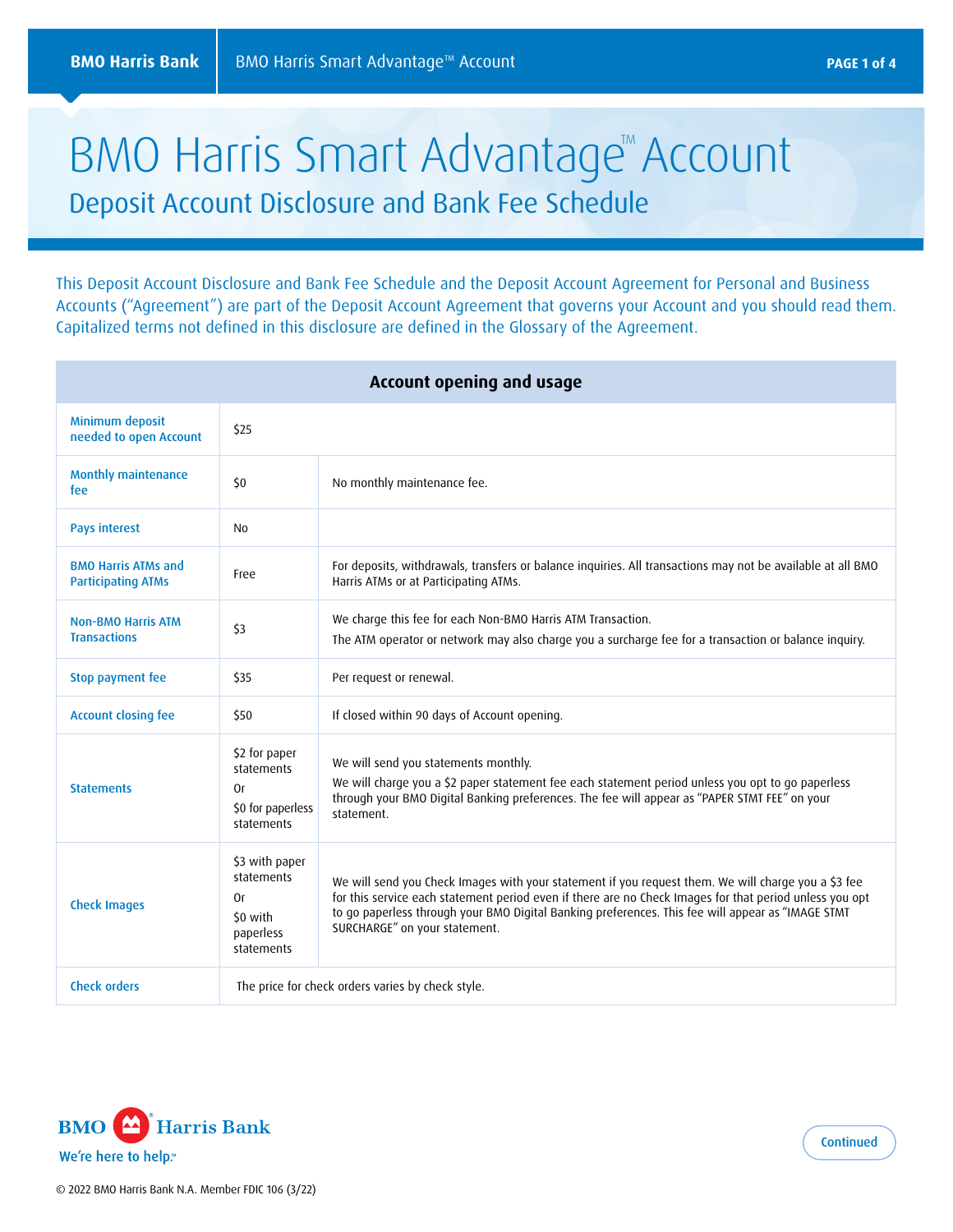|                                                                                  |                                                                                                                                                                                                                                                                                                                                                                                                                                                                                                                                                                                                                                                               | Processing policies and dispute resolution                                                       |  |
|----------------------------------------------------------------------------------|---------------------------------------------------------------------------------------------------------------------------------------------------------------------------------------------------------------------------------------------------------------------------------------------------------------------------------------------------------------------------------------------------------------------------------------------------------------------------------------------------------------------------------------------------------------------------------------------------------------------------------------------------------------|--------------------------------------------------------------------------------------------------|--|
| <b>Posting order</b><br>(the order in which<br>Items are credited or<br>debited) | We post transactions in the following order at the end of each Business Day (Monday-Friday except federal holidays):<br>1. Deposits and other credits received prior to the cut-off times.<br>2. ATM withdrawals and certain other debits.<br>3. POS transactions using your Card.<br>4. ACH transactions.<br>5. Checks.<br>6. Bank generated transactions, including fees, interest and surcharge rebates.<br>For more details and to read an example, see Section 2.C of the Agreement.                                                                                                                                                                     |                                                                                                  |  |
| <b>Funds availability</b><br>summary                                             | Immediate availability                                                                                                                                                                                                                                                                                                                                                                                                                                                                                                                                                                                                                                        | Cash deposited into this Account.                                                                |  |
|                                                                                  | Same day availability                                                                                                                                                                                                                                                                                                                                                                                                                                                                                                                                                                                                                                         | Wire transfers and Direct Deposits into this Account.                                            |  |
|                                                                                  | Next day availability                                                                                                                                                                                                                                                                                                                                                                                                                                                                                                                                                                                                                                         | Checks deposited into this Account.                                                              |  |
|                                                                                  | This represents our general policy but longer delays may apply. For specific details, including when Items are considered<br>received, see the Funds Availability Policy for Deposit Accounts in Section 8 of the Agreement. For Mobile Deposits, if we<br>receive the image of an Item for deposit on or before 7:00 p.m. Central Time on a Business Day, that day will be the day<br>of deposit. Otherwise, the next Business Day will be the day of deposit. The first \$500 of the deposit will be available<br>one (1) Business Day after the day of the deposit. The remainder will be available two (2) Business Days after the day of<br>the deposit. |                                                                                                  |  |
| <b>Dispute resolution</b>                                                        |                                                                                                                                                                                                                                                                                                                                                                                                                                                                                                                                                                                                                                                               | This Account is subject to the arbitration provision set forth in Section 7.EE of the Agreement. |  |

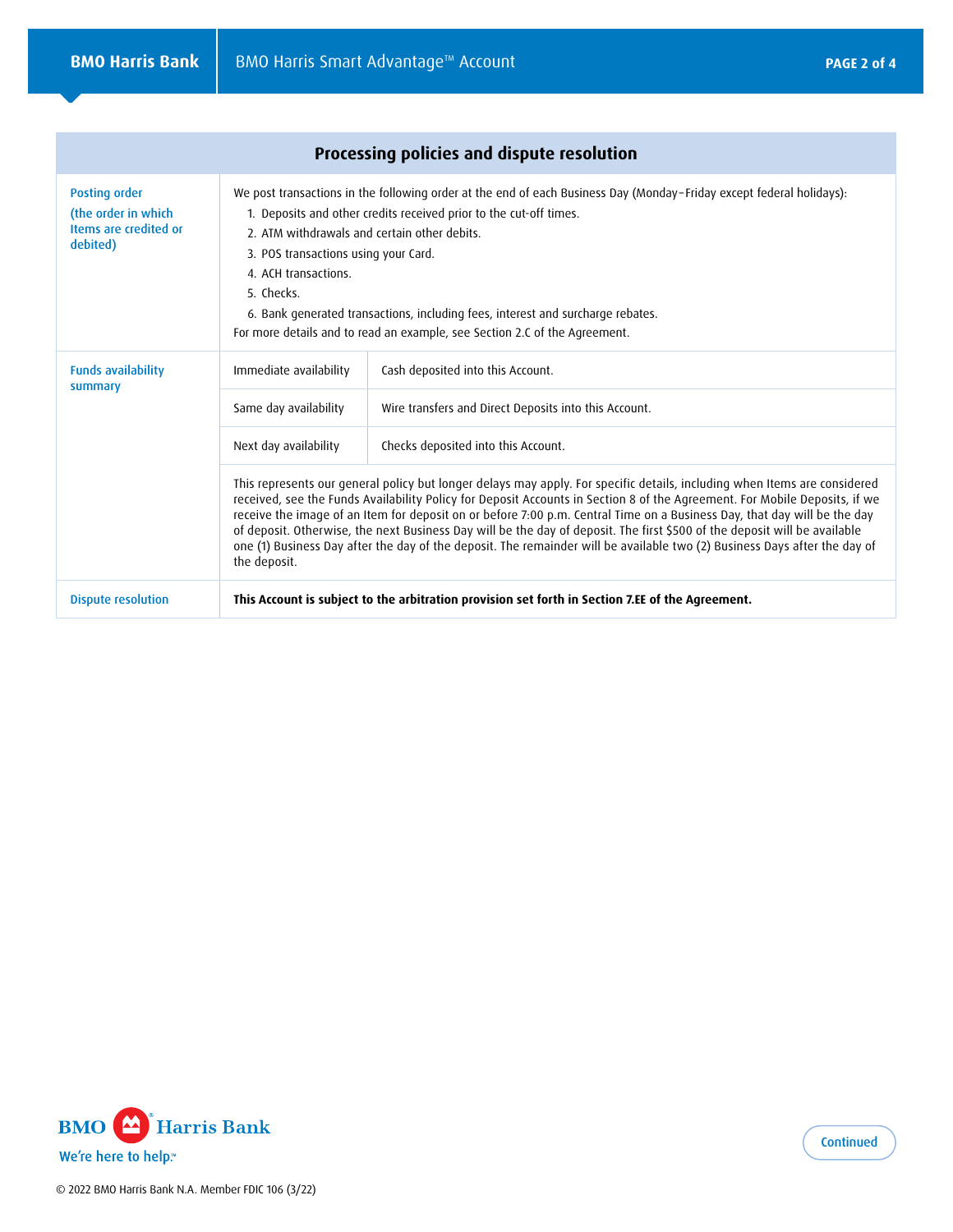### **Insufficient Funds and Overdrafts**

Your Account is overdrawn if it has a negative balance because the available funds in your Account are less than the amount of the Item(s) presented for payment. The Account balance that we use to determine if your Account is overdrawn includes all Items (including bank fees and service charges) that are posted to your Account on the same Business Day whether the Items are paid or returned. Refer to Section 2.C of the Agreement for information on when Items post to your Account.

At our discretion, we may pay or return the following Items that overdraw this Account: Checks, automatic bill payments and other transactions made using this Account number. We will decline ATM and everyday debit Card transactions that may overdraw this Account unless you select the Overdraft Program for ATM and Everyday Debit Card Transactions described below. The following are fees that may be charged if you do not have sufficient available funds in your Account.

| <b>Overdraft Fee</b>              | \$36 per Item<br>(No more than three Overdraft Fees<br>and/or Item Returned Fees will be<br>charged per Business Day) | You will be charged an Overdraft Fee for each Item we pay (regardless of the amount of<br>the Item) when your Account is overdrawn more than \$50 after all Items are posted to the<br>Account. An Overdraft Fee is not charged if your Account is overdrawn by \$50 or less after all<br>the Items are posted to the Account. This fee does not apply to ATM and everyday debit Card<br>transactions unless you have authorized us to pay these types of transactions. We do not<br>charge an Overdraft Fee for bank fees and service charges that overdraw your Account. Also,<br>an Overdraft Fee is not charged if we previously returned the Item. |
|-----------------------------------|-----------------------------------------------------------------------------------------------------------------------|---------------------------------------------------------------------------------------------------------------------------------------------------------------------------------------------------------------------------------------------------------------------------------------------------------------------------------------------------------------------------------------------------------------------------------------------------------------------------------------------------------------------------------------------------------------------------------------------------------------------------------------------------------|
| <b>Item Returned</b><br>Fee (NSF) | \$36 per Item<br>(No more than three Overdraft Fees<br>and/or Item Returned Fees will be<br>charged per Business Day) | You will be charged an Item Returned Fee (NSF) when we return an Item unpaid because<br>your Account does not have sufficient available funds to pay the Item. This fee does not<br>apply to declined ATM and everyday debit Card transactions. An Item Returned Fee is not<br>charged if we previously returned the Item.                                                                                                                                                                                                                                                                                                                              |

#### **Optional Overdraft Protection Services**

These are optional services that may be less expensive than overdraft and item returned fees. Overdraft Funding Money is transferred automatically from your linked BMO Harris savings, money market or other checking Account. Transfers are subject to funds availability and transfer limitations. You must speak with your BMO Harris Banker to enroll in this service. For details and fee information, visit **bmoharris.com/overdraft**. Overdraft Protection Line of Credit In the event of an overdraft, your line of credit will be accessed automatically up to your available credit limit. You must apply and be approved for the Overdraft Protection Line of Credit. For details and fee information, visit **bmoharris.com/overdraft**.

### **Overdrafts for ATM and Everyday Debit Card Transactions**

You're able to select how you would like BMO Harris to handle everyday transactions involving your ATM or debit Card — including point-of-sale and ATM transactions — when you don't have sufficient available funds in your Account. *Regardless of the option you choose for BMO Harris to handle ATM and everyday debit Card transactions, you may still want to sign up for Overdraft Funding or apply for an Overdraft Protection Line of Credit. Learn more at bmoharris.com/overdraft.*

| No overdraft coverage<br>(Default)                                                      | \$0                                                                                                                                   | If you do not opt-in, BMO Harris will automatically decline any ATM and everyday debit Card<br>transaction that would overdraw this Account. Because these transactions will be declined,<br>no Overdraft Fee or Item Returned Fee (NSF) will apply to these transactions.                                                                                                                                                                                                                                                                                                                     |
|-----------------------------------------------------------------------------------------|---------------------------------------------------------------------------------------------------------------------------------------|------------------------------------------------------------------------------------------------------------------------------------------------------------------------------------------------------------------------------------------------------------------------------------------------------------------------------------------------------------------------------------------------------------------------------------------------------------------------------------------------------------------------------------------------------------------------------------------------|
| Opt-in (Overdraft<br>Program for ATM and<br><b>Everyday Debit Card</b><br>Transactions) | \$36 Overdraft Fee per<br>Item; No more than three<br>Overdraft Fees and/or<br>Item Returned Fees will be<br>charged per Business Day | By opting into this program, you authorize us to use our discretion to pay ATM and<br>everyday debit Card transactions that would overdraw this Account.<br>If you do opt-in, and we use our discretion to pay those transactions, the Overdraft Fee<br>described above will apply to the transactions.<br>You can opt-in to the Overdraft Program for ATM and Everyday Debit Card Transactions — or<br>revoke your election - by speaking with your BMO Harris Banker, calling 1-888-340-2265, or<br>by logging in to your account at bmoharris.com and modifying your overdraft preferences. |